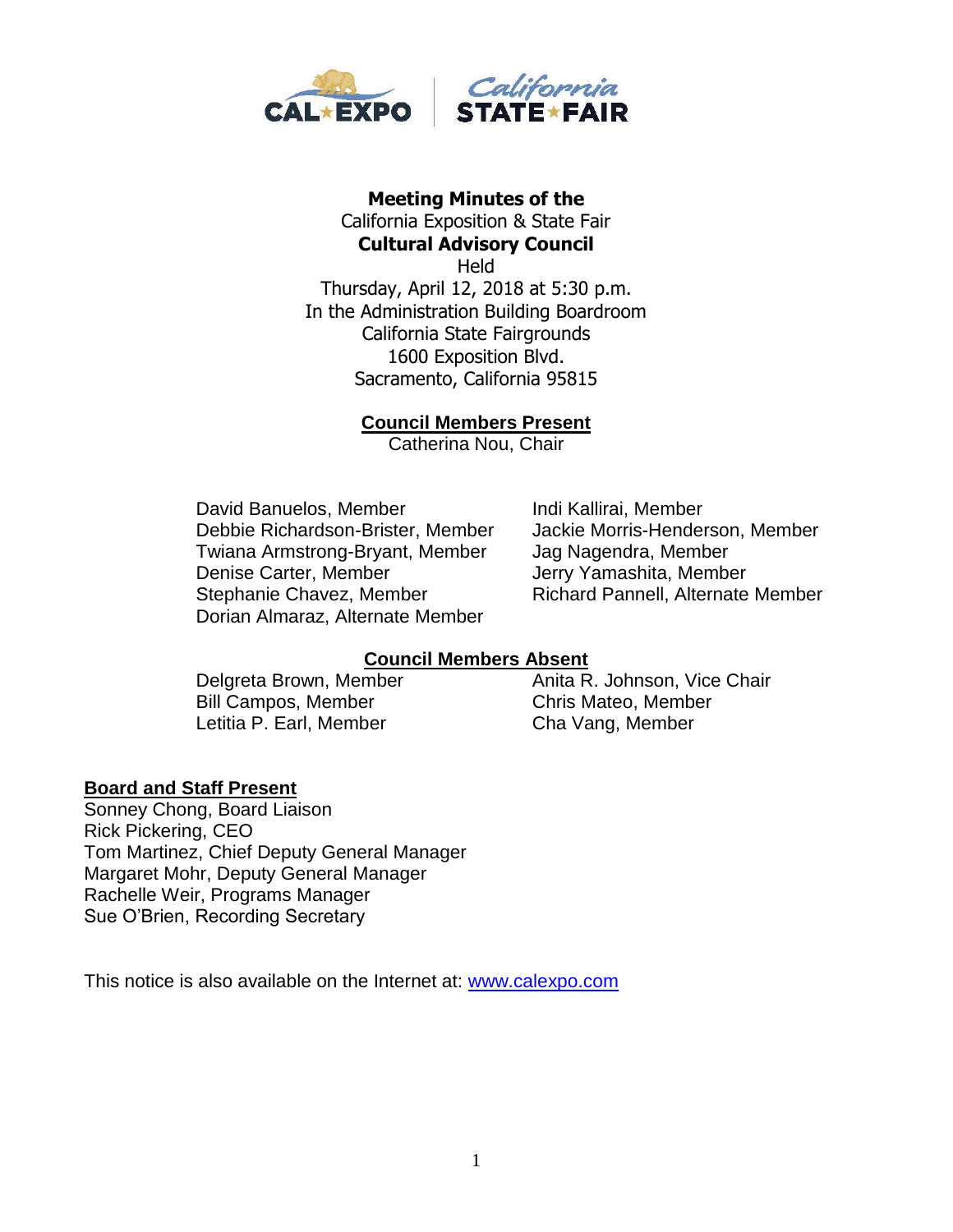## **MINUTES**

- **1) CALL TO ORDER** The meeting was call to order at 5:32 p.m. by Chair Nou.
- **2) ROLL CALL**  Role was taken.

Council Members Brown, Campos, Earl, Vice Chair Johnson, Mateo and Vang were not present and had asked to be excused.

**Motion:**

It was moved by Council Member Nagendra and seconded by Council Member Yamashita to excuse the absence of Council Member Brown, Campos. Earl, Vice Chair Johnson, Mateo and Vang. **All in favor, motion carried unanimously.**

# **3) INTRODUCTION OF GUESTS & STAFF**

### **4) APPROVAL OF PREVIOUS MEETING MINUTES**

**a)** Approval of Council Meeting Minutes of March 8, 2018 was moved to next CAC meeting on May 10, 2018.

### **5) STAFF UPDATES**

**a)** Cal Expo Updates

CEO Pickering gave an update on past weekend events and weekend events in the future. He mentioned the 1 $<sup>st</sup>$  approved and licensed 21 yrs. and up Cannabis</sup> Cup. Concerts and ticket sales are doing well. At the next meeting Sgt. Smith will be explaining the Walk Along program. CEO Pickering gave a summary of the March 23<sup>rd</sup> Board Meeting. Council Member Chaves gave an update on the parade that is scheduled for July 21, 2018 at 10:00am.

**b)** Programs Update (Weir)

Programs Manager Weir gave an update on Fair Programs and where they will be located at the 2018 State Fair. She also talked about the competitions that are open with applications online, the Counties exhibits, the Taste of California classes and the Farm to Glass exhibit. She gave a summary of some new exhibits, National Geographic exhibit, Life's Big AGventure and Tiny Home Village.

- **c)** 2018 State Fair Marketing and Community Outreach Events, Read to Ride Program and Non Profit Ticket Program (Mohr) Deputy General Manager Mohr announced the Read to Ride flier has been translated into Vietnamese, the non-profit ticket program will launch next month, and community events signup sheets were passed out for volunteers.
- **d)** Community Stage (Staff)

The Community Stage staff prepared a list of applications received to date. Applications are due by April 15, 2018. Chief Deputy General Manager Martinez gave an update on the 1<sup>st</sup> Youth Mariachi competition.